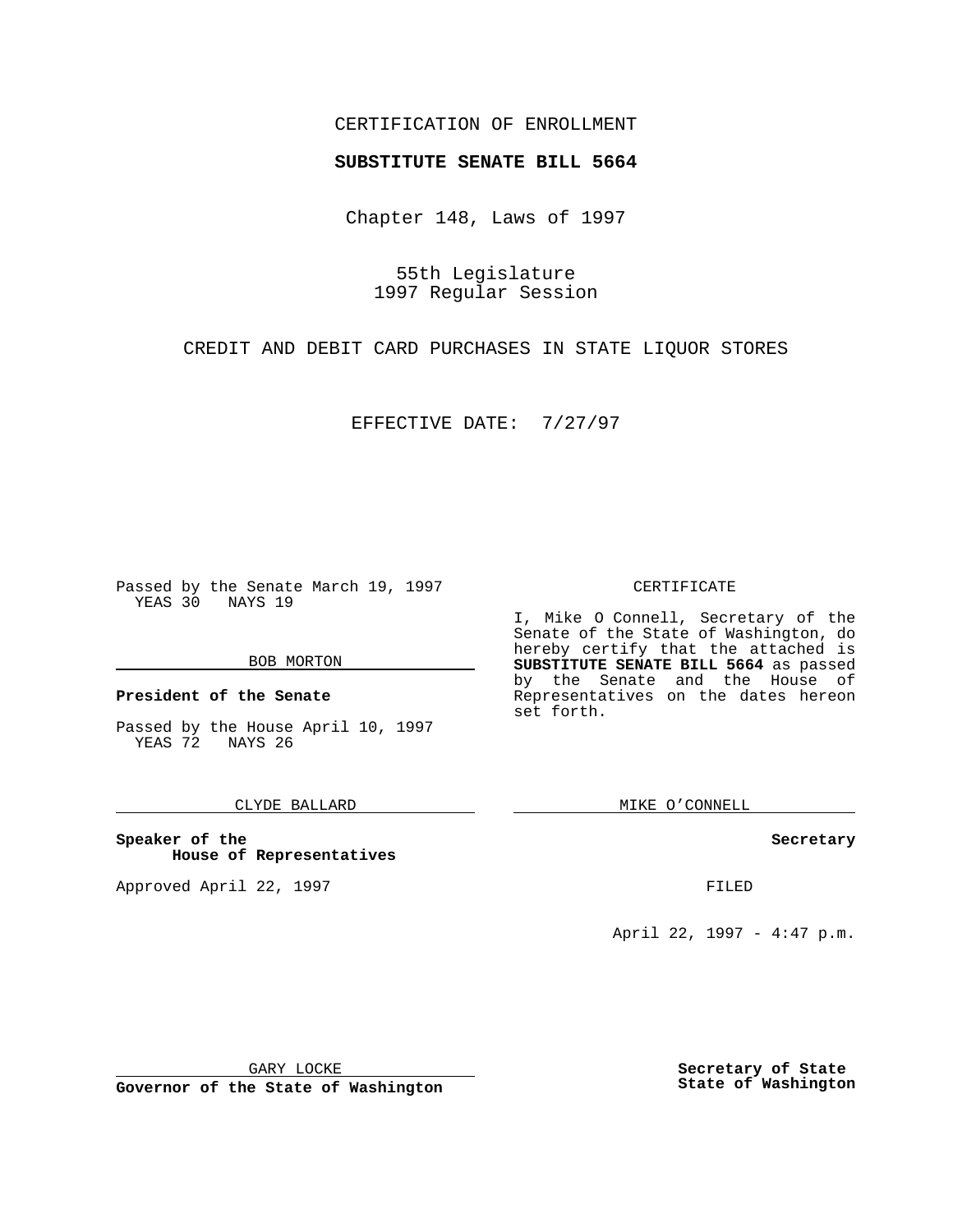## **SUBSTITUTE SENATE BILL 5664** \_\_\_\_\_\_\_\_\_\_\_\_\_\_\_\_\_\_\_\_\_\_\_\_\_\_\_\_\_\_\_\_\_\_\_\_\_\_\_\_\_\_\_\_\_\_\_

\_\_\_\_\_\_\_\_\_\_\_\_\_\_\_\_\_\_\_\_\_\_\_\_\_\_\_\_\_\_\_\_\_\_\_\_\_\_\_\_\_\_\_\_\_\_\_

Passed Legislature - 1997 Regular Session

#### **State of Washington 55th Legislature 1997 Regular Session**

**By** Senate Committee on Commerce & Labor (originally sponsored by Senators Horn, Bauer, Sheldon and Schow)

Read first time 02/27/97.

 AN ACT Relating to credit and debit card purchases in state liquor stores; and amending RCW 66.08.026 and 66.16.041.

BE IT ENACTED BY THE LEGISLATURE OF THE STATE OF WASHINGTON:

 **Sec. 1.** RCW 66.08.026 and 1996 c 291 s 3 are each amended to read as follows:

 All administrative expenses of the board incurred on and after April 1, 1963 shall be appropriated and paid from the liquor revolving fund. These administrative expenses shall include, but not be limited to: The salaries and expenses of the board and its employees, the cost of establishing, leasing, maintaining, and operating state liquor stores and warehouses, legal services, pilot projects, annual or other audits, and other general costs of conducting the business of the board. The administrative expenses shall not, however, be deemed to include costs of liquor and lottery tickets purchased, the cost of transportation and delivery to the point of distribution, other costs pertaining to the acquisition and receipt of liquor and lottery 17 tickets, packaging and repackaging of liquor, transaction fees associated with credit card purchases pursuant to RCW 66.16.040 and